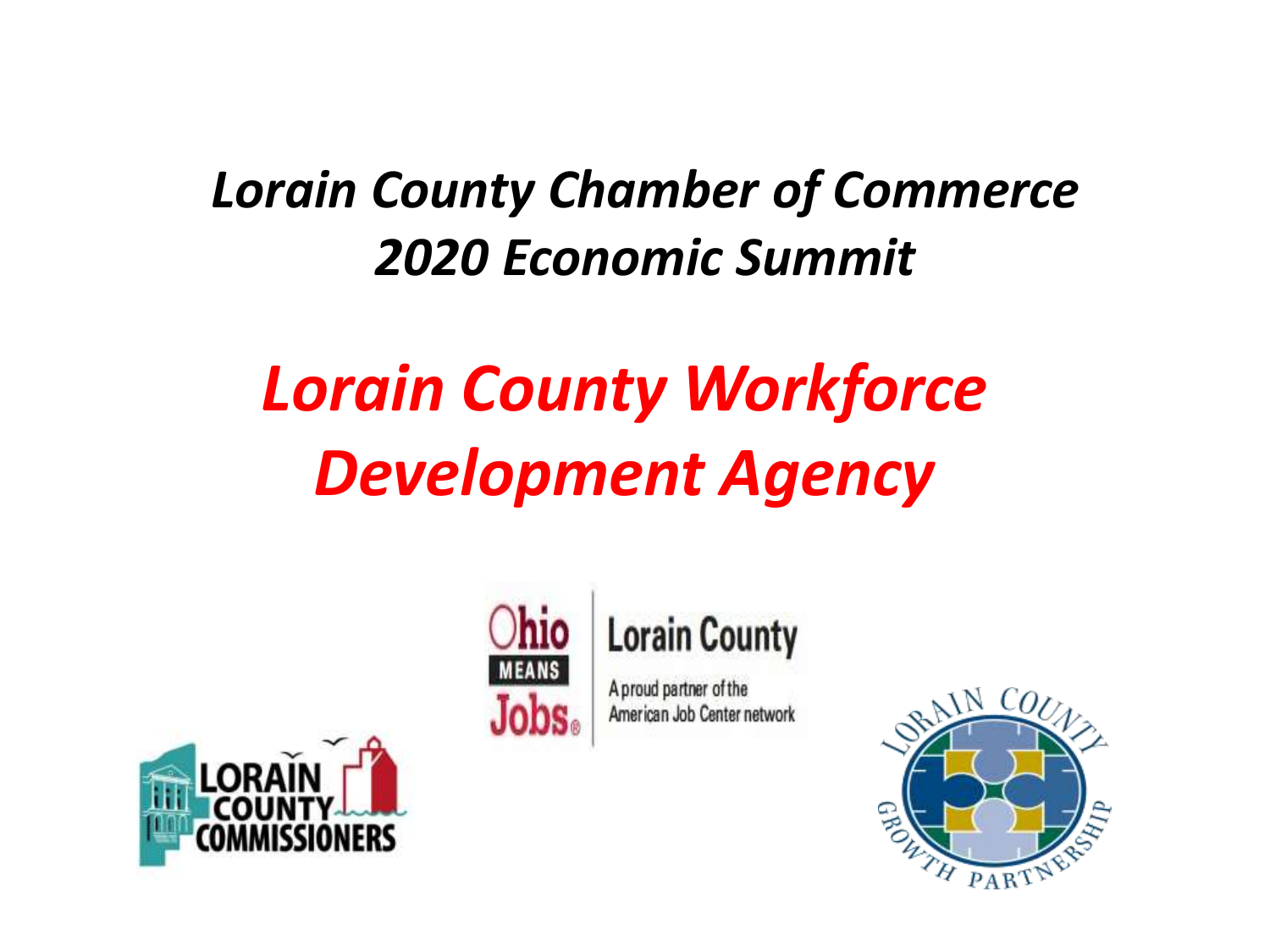

The Lorain County Growth Partnership (LCGP)

- Developed by the Lorain County Board of Commissioners
- Actions address talent and economic development priorities
- Brings together resources of government, education and training and business organizations
- Aligns workforce and economic development strategies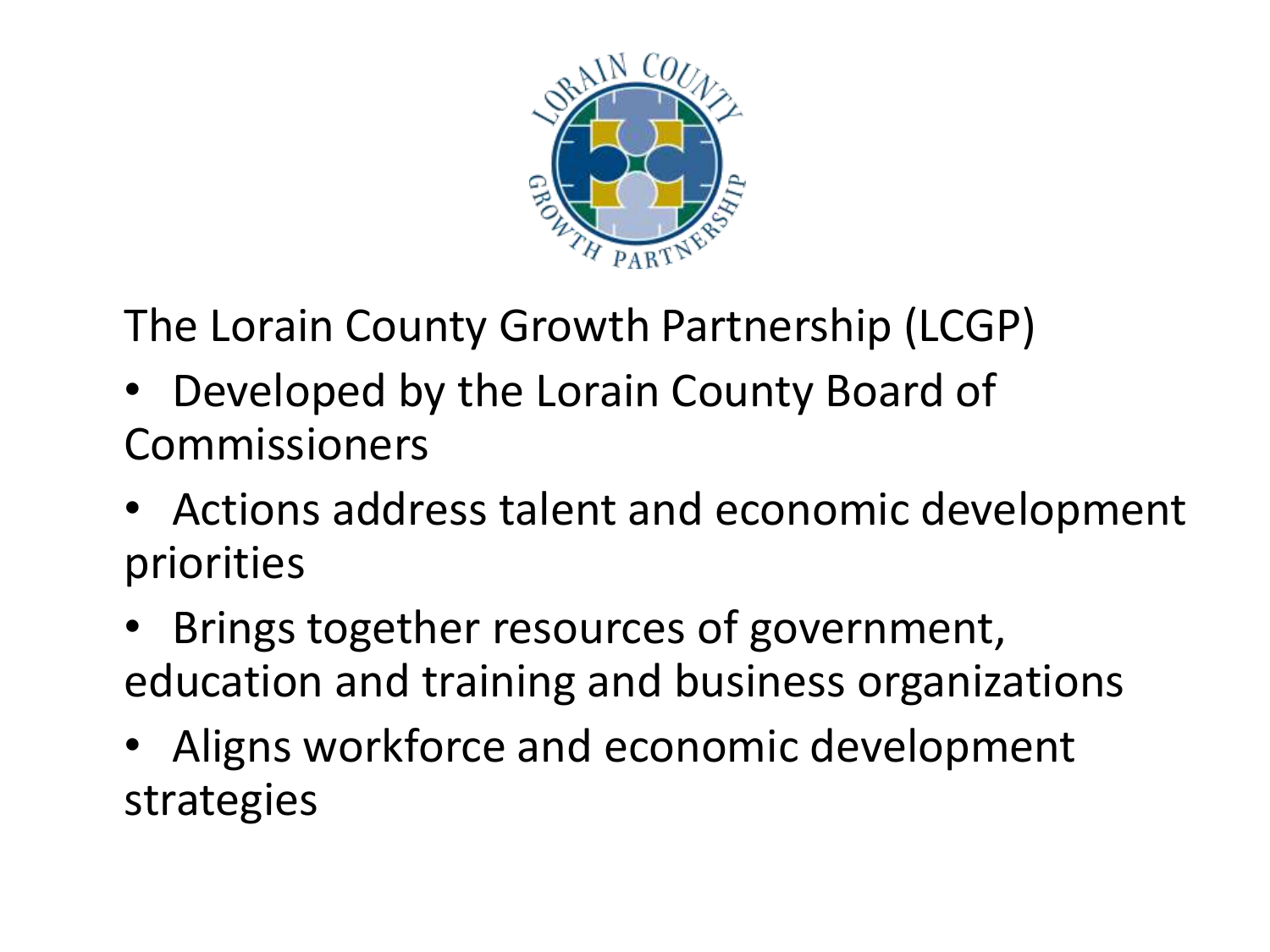







**Lorain County** 

A proud partner of the American Job Center network



fece Lorain County<br>Community College

**hio** 

**Small Business Development Centers** at Lorain County **Community College** 





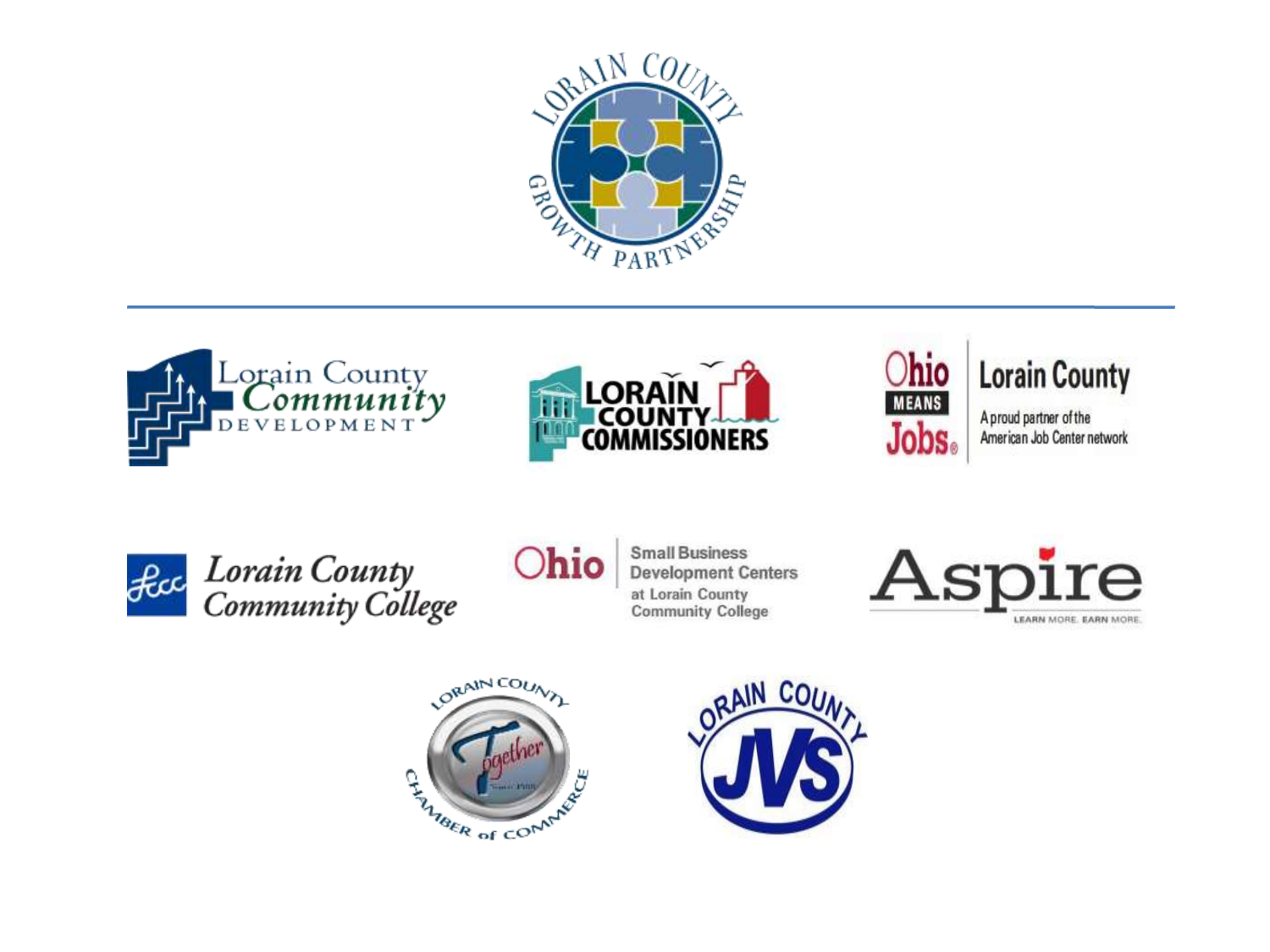## Incumbent Worker Training

- Assist workers in obtaining skills necessary to maintain or advance in their employment
	- Training should result in making workers more qualified in their position
	- Provide workers with skills for new products or processes
- Desired that training results in credentials or industry recognizable skill that promote the workers career and overall employability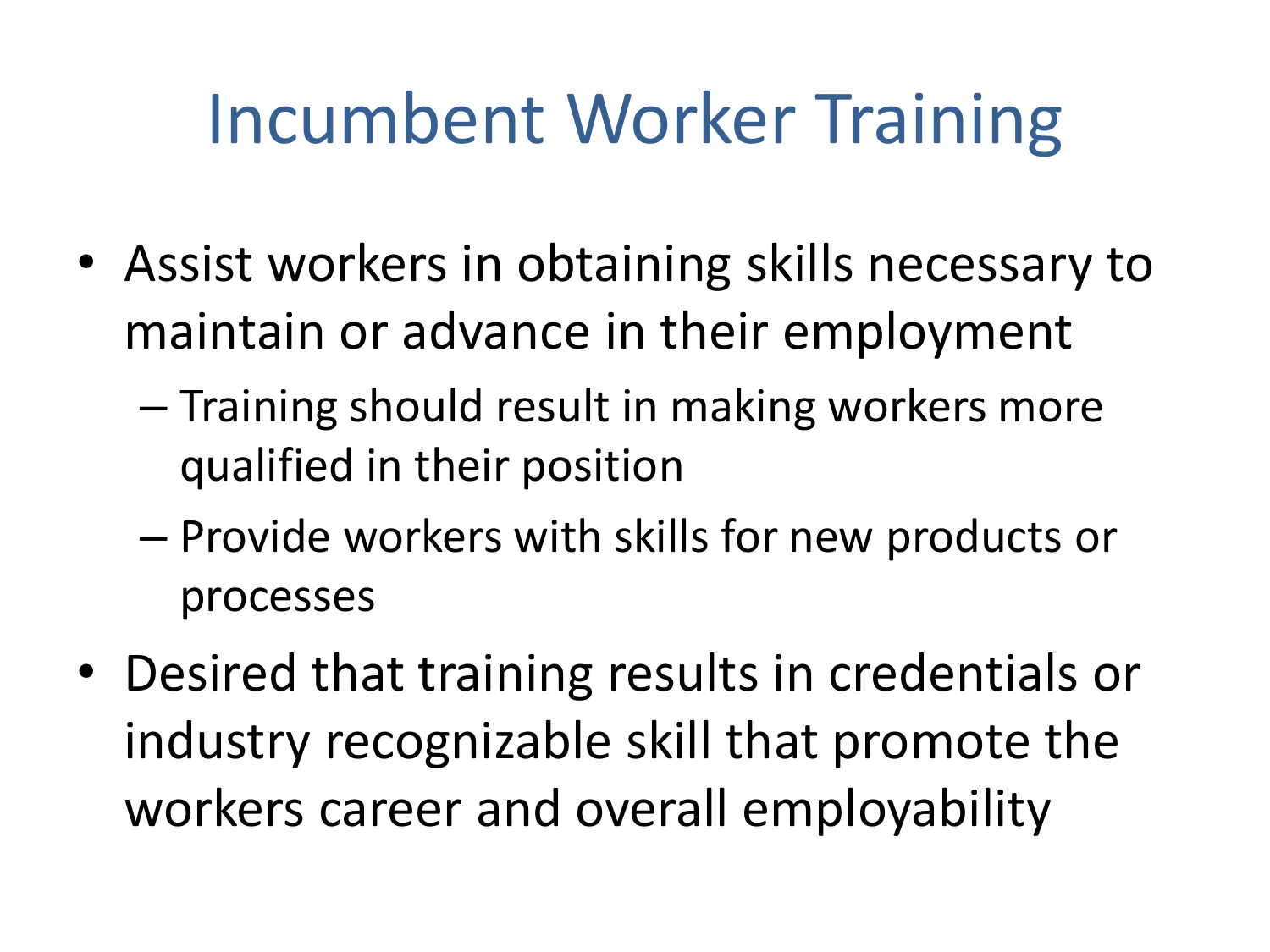# Employer Eligibility

- Operating in Lorain County for a minimum 120 days
- Current on all federal, state and local obligations (e.g. tax liabilities, licensure requirements, etc)
- Ability to contribute share of the total cost of training, based on size of business
	- At least 10% of cost, for employers with 50 or less employees
	- At least 25% of cost, for employers with between 51 and 100 employees
	- At least 50% of cost, for employers with 100 or more employees
- Not a government entity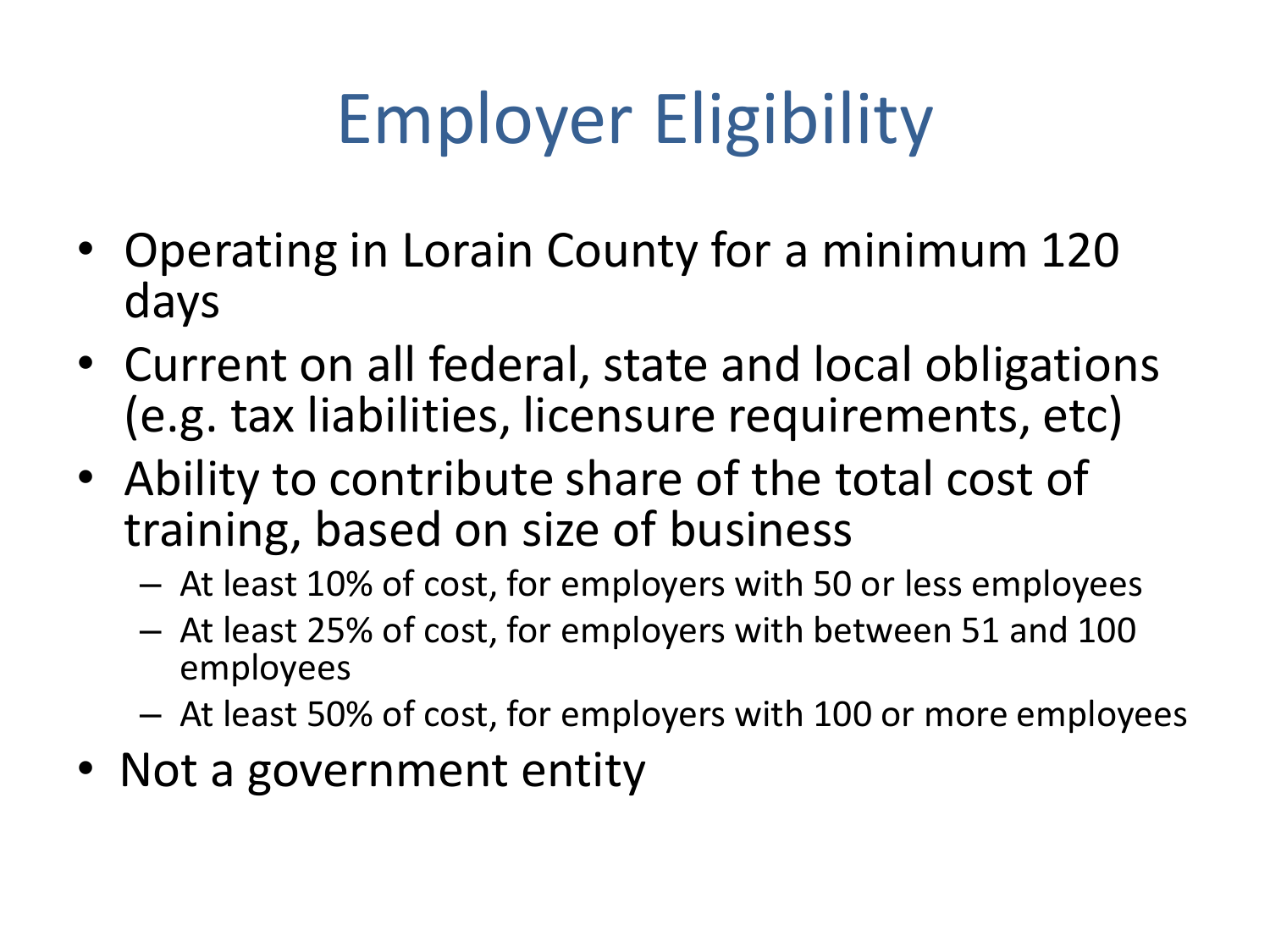# Employee Eligibility

- Employed for 6 months with business pursuing IWT funds, unless participating in a group training where at least the majority of employees being trained meet this criteria
- Must meet the Fair Labors Standard Act requirements for en employer-employee relationship
- Be 18 years old or older and legally authorized to work in U.S.
- Be properly registered for Selective Service, if required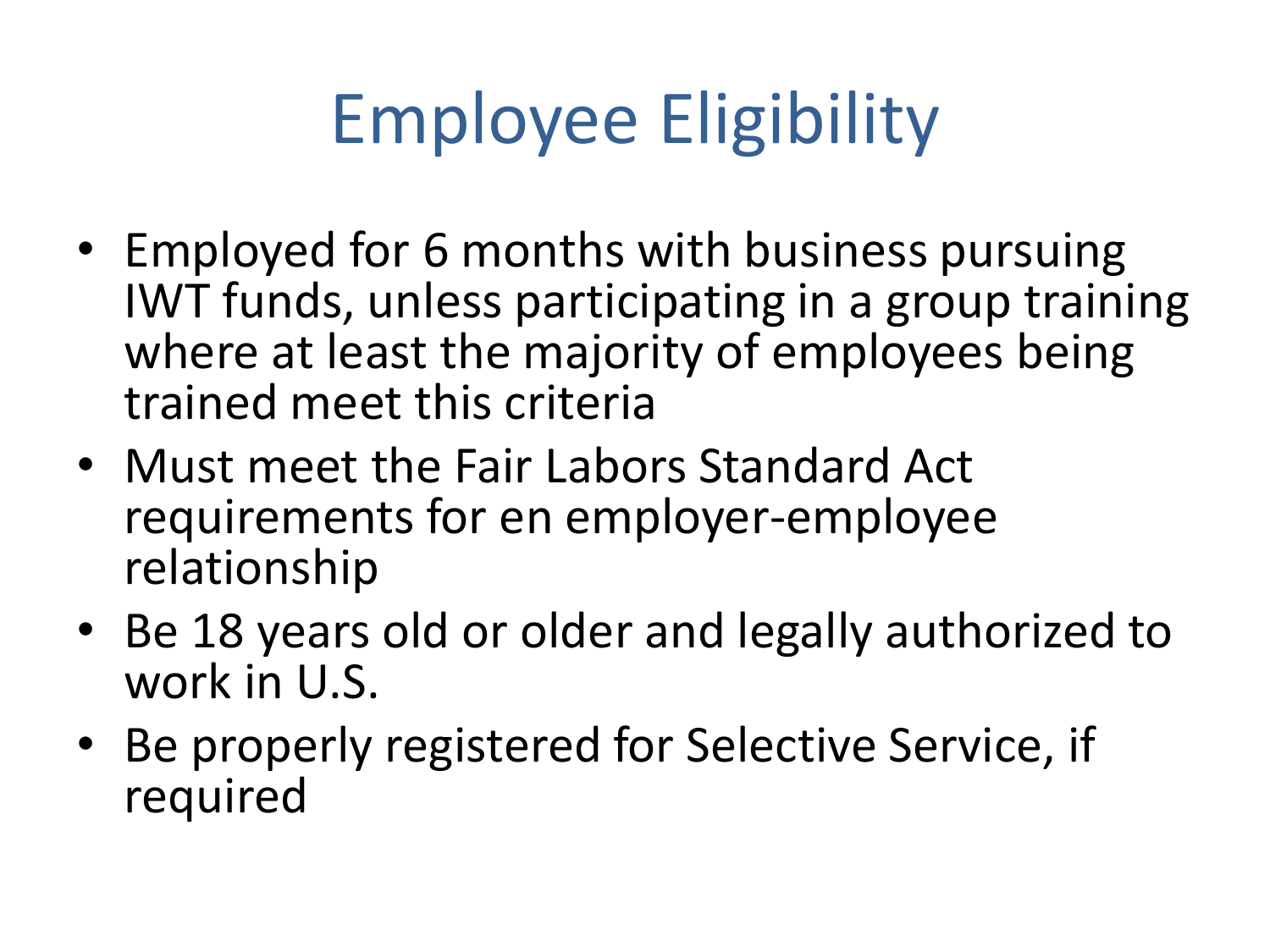### Allowable Costs

- Instructor/Trainer salaries
- Curriculum development
- Textbooks & Manuals
- Training Software
- Other necessary and reasonable costs directly related to training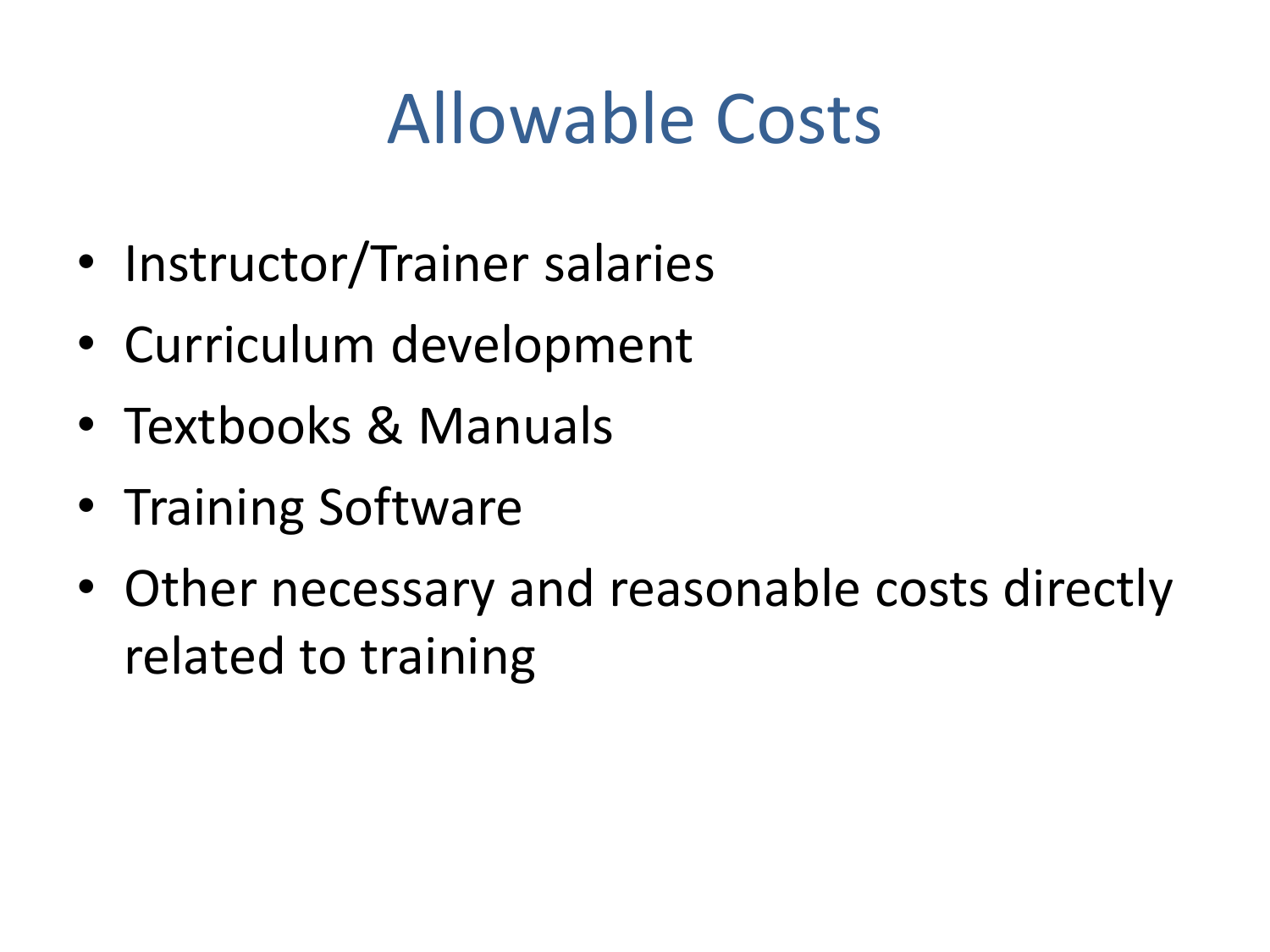### Unallowable Costs

- Foreign travel
- Purchase or lease of capital equipment
- Food & beverages
- Worker's training wages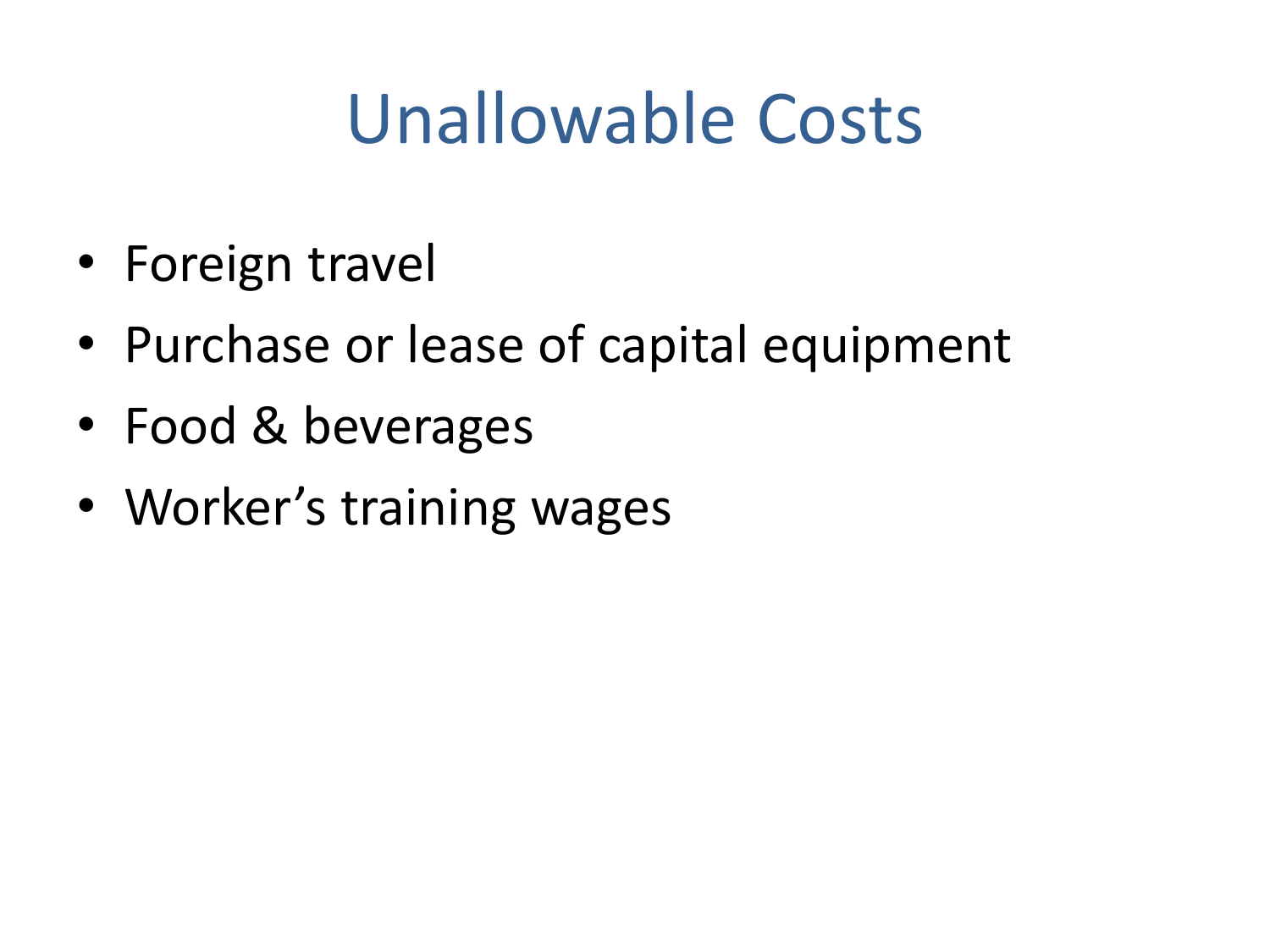

ABC Company has 10 employees and is providing two (2) of the employees with training on a new machine the company purchased. The vendor of the machine will be providing the training at the company over the course of a week with the cost of the trainer being \$5000.00. The employees will be provided with textbooks and manuals that have a cost of \$400.

The employees earn \$15.00/hour and are expected to receive a \$.50 raise when they complete the training.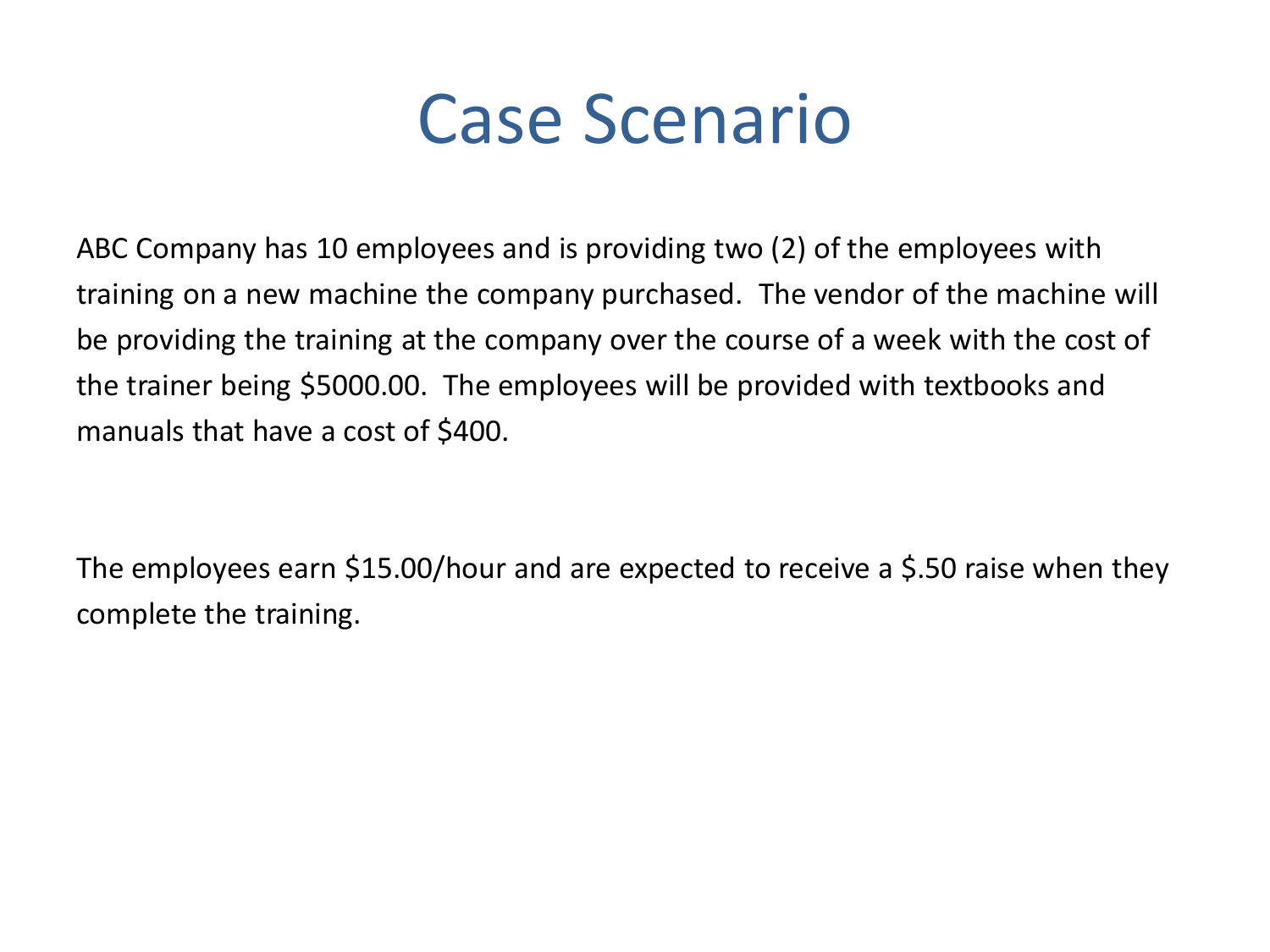### Case Scenario Budget

#### **(10 employees)**

| <b>Budget Category</b>                                                                                   | <b>Total Costs</b> | <b>IWT Funds</b><br><b>Requested</b> | <b>Employer</b><br><b>Contribution</b> |
|----------------------------------------------------------------------------------------------------------|--------------------|--------------------------------------|----------------------------------------|
| <b>Trainer Costs</b>                                                                                     | \$5000.00          | \$5000.00                            | \$0.00                                 |
| <b>Text Books &amp; Manuals</b>                                                                          | \$400.00           | \$400.00                             | \$0.00                                 |
| <b>Sub-Total Cost of Training</b>                                                                        | \$5400.00          | \$5400.00                            | \$0.00                                 |
| <b>Employee Wages during Training</b><br>$(S15/hour *2$ employees *40<br>hours)                          | \$1200.00          | Not eligible for<br><b>IWT</b> funds | \$1200.00                              |
| <b>Total Training Costs</b><br>(less than 50 employees<br>employer contribution must be<br>at least 10%) | \$6600.00          | \$5400.00                            | \$1200.00                              |
|                                                                                                          |                    |                                      |                                        |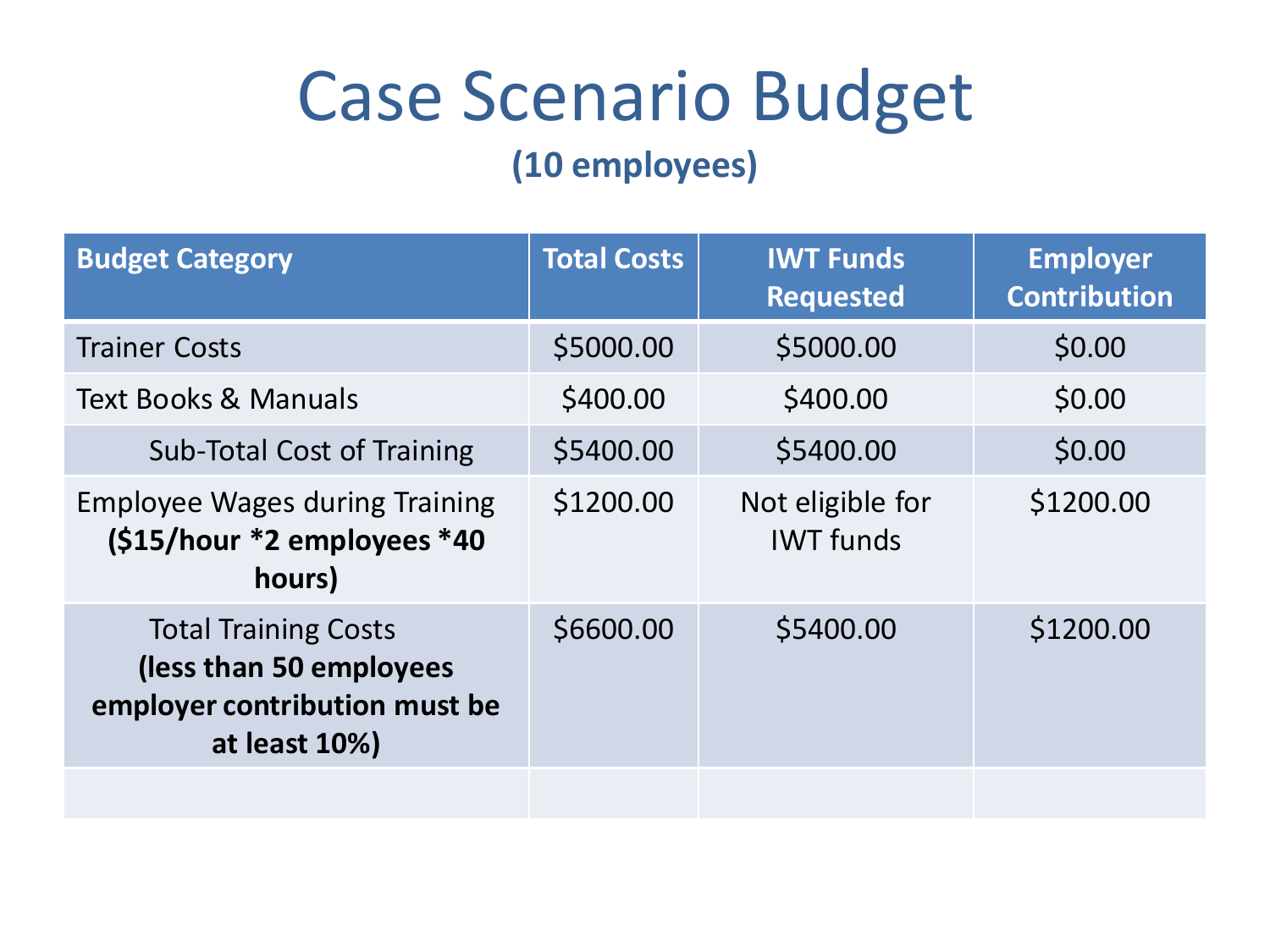### Case Scenario Budget

#### **(100 employees)**

| <b>Budget Category</b>                                                                          | <b>Total Costs</b> | <b>IWT Funds</b><br><b>Requested</b> | <b>Employer</b><br><b>Contribution</b> |
|-------------------------------------------------------------------------------------------------|--------------------|--------------------------------------|----------------------------------------|
| <b>Trainer Costs</b>                                                                            | \$5000.00          | \$2900.00                            | \$2100.00                              |
| <b>Text Books &amp; Manuals</b>                                                                 | \$400.00           | \$400.00                             | \$0.00                                 |
| <b>Sub-Total Cost of Training</b>                                                               | \$5400.00          | \$3300.00                            | \$0.00                                 |
| <b>Employee Wages during Training</b><br>$(S15/hour *2$ employees *40<br>hours)                 | \$1200.00          | Not eligible for<br><b>IWT</b> funds | \$1200.00                              |
| <b>Total Training Costs</b><br>(100 employees employer<br>contribution must be at least<br>50%) | \$6600.00          | \$3300.00                            | \$3300.00                              |
|                                                                                                 |                    |                                      |                                        |